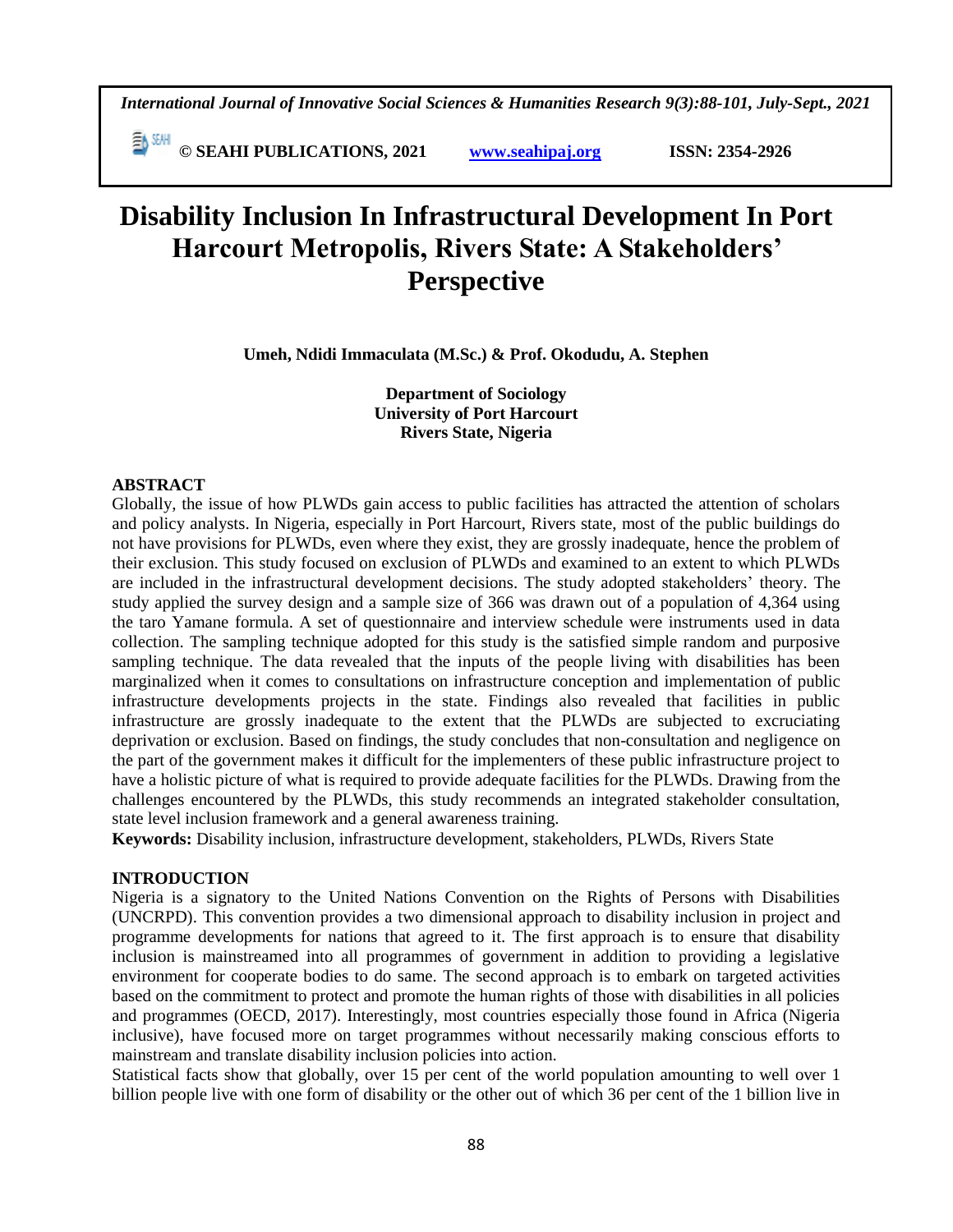Africa alone (WHO, 2017). While there is no agreed statistics or figures for the number of persons living with disabilities in Nigeria, evidence suggest that over 32 million persons live with one form of disability and the Northern part of Nigeria maintains the highest number of these persons (DFID, 2016). While most of the disabilities may not be life threatening on their own, it is critical to note that with every form of disability, infrastructure is very central to the functioning of such persons. This is because, infrastructure is known to have direct impact on the social wellbeing, earnings, education and health of everyone whether disable or not. However, it is a known fact that the disabled become disproportionately affected with adverse returns on the above indicators when enabling infrastructure that supports their disabilities are not available. According Agarwal and Steele (2016), when infrastructure development does not fundamentally take cognizance of this category of persons in any society, they are more likely to be at risk of social exclusion making them unable to participate in and contribute to that society.

On the issue of disability considerations in Nigeria, Ayeni (2015), seems to lay the foundation of thought in this regard by pointing out that disability inclusion policies in the country are almost non-existent as a result, mainstreaming them into institutional programmes and projects is always difficult. This view is supported by Adeniyi (2016), who opine that those living with disabilities in Nigeria have long been marginalized in terms of provision of matching infrastructure when compared to able bodied persons in the country. This according to him, violates several international conventions that provide for the welfare of people living with one form of disability or the other. It should be noted that it took nine years of relentless agitation by persons living with disabilities before the Discriminations Against Persons With Disabilities (Prohibition) Act of 2018 was passed into law. This goes a long way to show how such Disabilities (Fromotion) Act of 2018 was passed into faw. This goes a long way to show now such<br>persons have been relegated to the background in terms of enabling policy or legal framework to address their plights. This law notwithstanding, there is the general concern that implementation as in the case of other existing laws in the country may be problematic. This is because of the fact that most disability considerations such as those associated with infrastructure development may require high level monitoring and sanctions.

Studies focusing on disability inclusion or exclusion in Nigeria are quite scant. Perhaps, this is also an indication of the marginal attention that such people have received in the country. Nevertheless, this study now rests on the shoulders of four empirical works that have focused on disability inclusion or exclusion in Nigeria. The first is that of Ayeni (2015) which examined the issue of disability inclusion policies and concluded that people living with disabilities face challenges due to lack of enabling policies. Hamza (2015) also examined the issue of disability inclusion policy in Nigeria and especially in the Northern part. His study came to the conclusion that people living with disabilities do not attract enough policy considerations and where there are few policies, the target people are never part of its formation, let alone implementation. A third study by Amezue (2016) focused on political inclusion of people living with disabilities in Nigeria. In this study, Amezue found that only 8 per cent of people living with disabilities are in political positions in the country. Based on this, he concluded that this trend has a negative effect on disability inclusion policy formulation in the country. Obalade (2017) and Ubani et al. (2020), took the study further by focusing specific kinds of disability and infrastructure development. In his study, Obalade examined the problem of blindness and enabling infrastructure in the Northern part of Nigeria. His central focus was on how technological support system can enable blind people cope with their everyday lives in the North. On the other hand, scholars like Ubani et al. (2020), coming from architectural and estate management backgrounds focused mostly on the structure of public buildings and associated defects with regards to people on wheelchairs.

Although the work by Obalade (2017) and Ubani et al. (2020), comes close to the objectives of this study, they are nevertheless considered too narrow to capture the plight of people living with disabilities and their exclusion from infrastructure development in the country. This clearly suggests a gap in existing knowledge on the subject matter. It is against this backdrop, that this study examined the empirical link between infrastructure development and disability inclusion in Rivers State focusing on the city of Port Harcourt.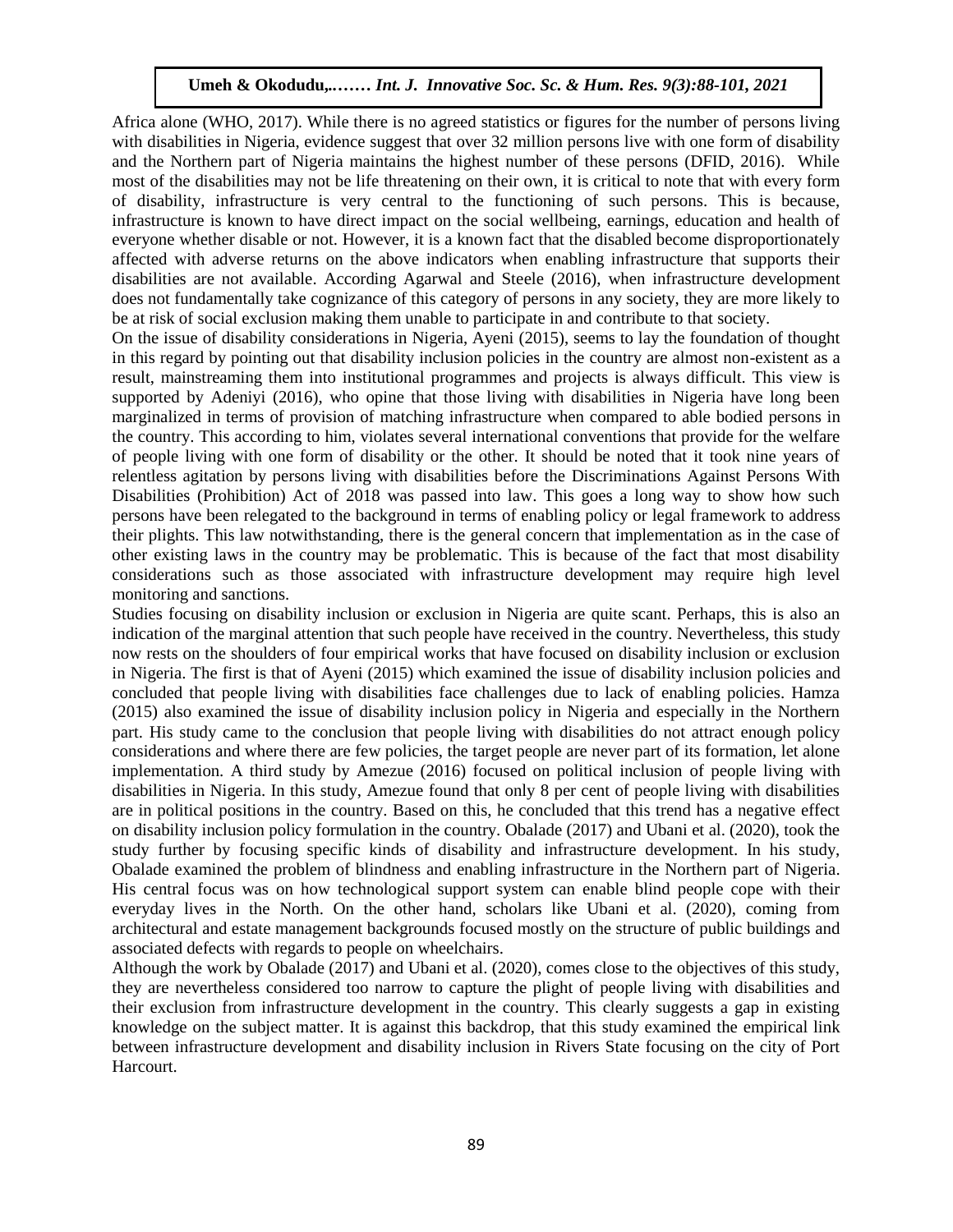#### **Aim and Objective of the Study**

The aim of this study is to examine the extent to which people living with physical disabilities are  $\frac{1}{2}$ . included in the infrastructure development considerations in Rivers State, Nigeria. Other specific objectives are to:

- i. Determine the category of people living with disabilities that experience exclusion with regard to public infrastructure development in Rivers State.
- ii. Examine the challenges associated with disability inclusion in infrastructure development in Rivers State.
- iii. Suggest ways of improving on disability inclusion in infrastructure development in Rivers State.

## **Research Questions**

The following questions will guide the study:

- i. What category of people living with disability experience exclusion in terms of public infrastructure development in Rivers State?
- ii. What are the challenges associated with disability inclusion in infrastructure development in Rivers State?
- iii. In what ways can disability inclusion in infrastructure development in Rivers State be improved? Arugu Ways can disdomly metaston in initial detailed development in Fave

## **Literature Review**

#### **Decision Making in Infrastructure Development**

All over the world, infrastructure provision remains a very crucial driver of social and economic development. In fact, Cohen (2011), while discussing the issues surrounding human development in most parts of the developing world especially in Africa, has argued that while human development is key, providing infrastructure suffices as a basic enabler of growth in all sectors of society and by extension human development. Deciding on what kind of infrastructure to implement is as important as the project itself given the fact that putting utility-based (Olakunle, 2017) infrastructure is a product of the choices made at the onset. It is easy to observe two basic cluster of arguments associated with the literature on decision making in infrastructure development around the world. However, this shows a trend-like argument rather than a static discussion on the subject matter. For instance, 1950 and 1960s, the focus of infrastructure development interventions assumed a more authoritative approach in terms of decisions when, where and how to implement them. The works of Madu (2011) and Fagade (2015) are indeed very outstanding in discussing the narrative around what has been referred to as the top-to-bottom approach in infrastructure provision within the broader development literature.

Consequently, the focus of the literature in the above mentioned years was mostly a critique of the traditional approach of clustering infrastructure development decision making and implementation in the hands of a few top management officials in the case of the private sector intervention and government in the case of the public sector. For example, Oswaldo (2011 cited in Olakunle, 2017) a Latin American scholar laid the foremost argument against this approach to infrastructure development when he kicked against some selected projects by the International Monetary Fund (IMF) in Mexico. Oswaldo argued in his book that proper consultations on development interventions by the IMF were not done especially on the decisions to build certain infrastructure in some parts of Mexico. In light of this, he described the projects as predatory and neo-colonial in nature especially because the interventions seem to have served the purpose of the IMF rather than the people.

Following the above line of thought, but only this time looking inwards, Mazden (2009) also opine that the decision making process for infrastructure development in the 1960s through to even the early 1980s in mostly developing countries of Africa followed an autocratic trajectory that edged critical stakeholders out. According to Mazden, governments in Africa building the policy logic on modernization philosophy and hoodwinked by the Breton Wood Institutions imposed several infrastructure projects on their countries without internal consultations with relevant stakeholders on the utility of such development interventions. This created massive problems leading to the failures of such projects in most if not all the countries that followed such philosophy of development.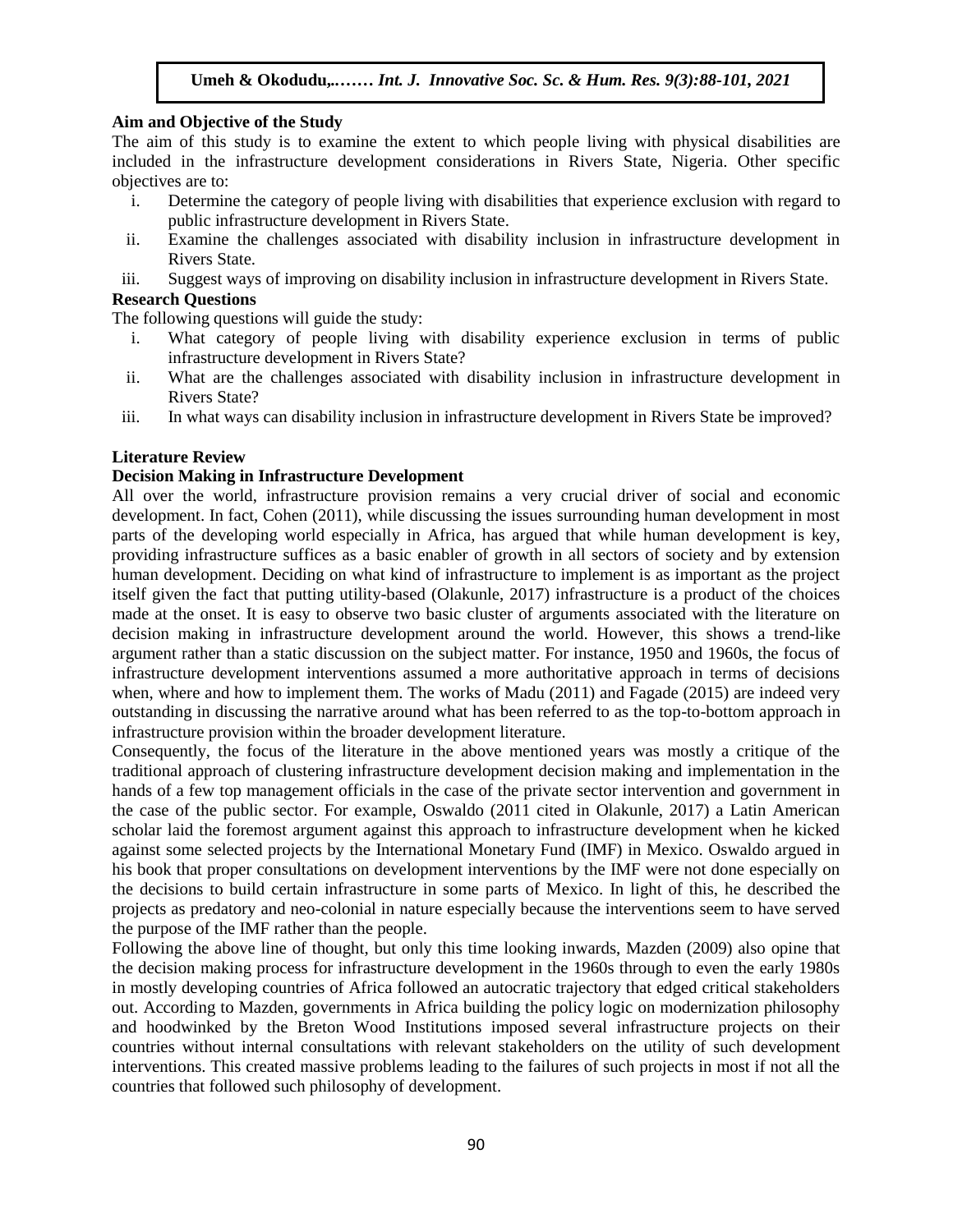Within this same top-to-bottom narrative on infrastructure development that characterized most parts of the developing nations, the private sector was not left out especially driven by International Oil not developing nations, the private sector was not felt out especially driven by international on<br>Corporations (IOCs). In Nigeria for instance and led by the Shell Petroleum Development Company (SPDC), the trajectory of infrastructure development intervention has been one of massive social exclusion of host communities from the point of conception to decommissioning (See Fagade, 2015). As Adeyemi (2017) has observed, between the 1960s and late 1990s, development intervention activities especially projects such as schools, boreholes, markets, mini-roads among others were randomly implemented in SPDC host communities by the company without consultations with community members. Adeyemi (2017, p.23) further argued that "this level of social exclusion perpetrated by oil multinationals in the country reflects the authoritarian character of development thinking perpetrated by multinationals in the country reflects the authoritarian character of development thinking perpetrated by the West through its financial institutions within this period". It is important to note that decisions surrounding infrastructure and all other development programmes within the period under review above were based on the modernization philosophy which was largely neo-colonial in nature.

However, at the turn of the  $19<sup>th</sup>$  and  $20<sup>th</sup>$  centuries, the philosophy shifted from top-to-bottom to bottomto-top largely defined by the stakeholder philosophy. Part of this reflected the impact of the dependency theories on global development thinking (Makinde, 2016) especially based on the vehement attack they had on the modernization ideology of Western development interventions in Third World countries. In light of this theoretical shift as well as the growing agitations in most countries following the obvious disincentives associated with modernization-styled development interventions, the need for social inclusion in development became inevitable. As a result, subsequent planning, decision making processes, implementation and decommissioning phases in infrastructure development became nested on consultations, needs assessments and broad-based stakeholders' engagement as ways of getting a significant part of society involved.

The emergence of social inclusion within the narrative of infrastructure development goes beyond mere consultations with direct beneficiaries of the intervention to integrating their needs especially those of vulnerable people. Madu (2011) describes the scenario as a development regime that involves deep-seated considerations, analysis and integration of the concerns of all sorts of stakeholders especially those considered vulnerable like women, children and people living with disabilities. Infrastructure development in this era then becomes highly driven by the input of the people considered to be at the bottom of the social pyramid of society. The bottom-up approach to infrastructure development became the dominant model of ensuring that government and private sector development agents carry a significant portion of the concerned population along.

A good number of the literature that have discussed the bottom-up approach seem to agree that it represents a better framework for ensuring that the concerns of different sets of stakeholders are mainstreamed into any kind of development intervention (Fagade, 2015; Temitayo, 2016; Makinde, 2016; Adeyemi, 2017). Scholars who share their practical sentiments for the bottom-up approach to infrastructure development around the world tend to see the process as a significant shift in ideology that has led to the empowerment of the people. In fact, Temitayo (2016) calls this democratic development because according to him, the bottom-up approach to infrastructure development as well as other kinds of interventions reflects the will of the people. Adeyemi (2017) agrees totally with Temitayo by pointing out that getting people involved in development especially at the community level creates conditions that democratizes the process. Inferably, therefore, when people make their inputs into development projects, they tend to show a lot of commitment to the sustainability of such projects.

Perhaps this is why Fagade (2015) has argued that at the phase of conception especially deciding what kind of infrastructure project to site, government and related development agencies are expected as a matter of necessity to carry out widespread consultations that takes into account all the relevant primary and secondary stakeholders as a way of ensuring that their needs are significantly considered during the decision phase. He went on to point out that if this is not done, there is a strong chance that the power relations within the target area of the project can undermine the implementation phase. In the same vein, Madu (2011), is of the view that democratizing infrastructure development plans especially at the point of taking the decision as to what to do, how to do it and when to do it requires the input of many key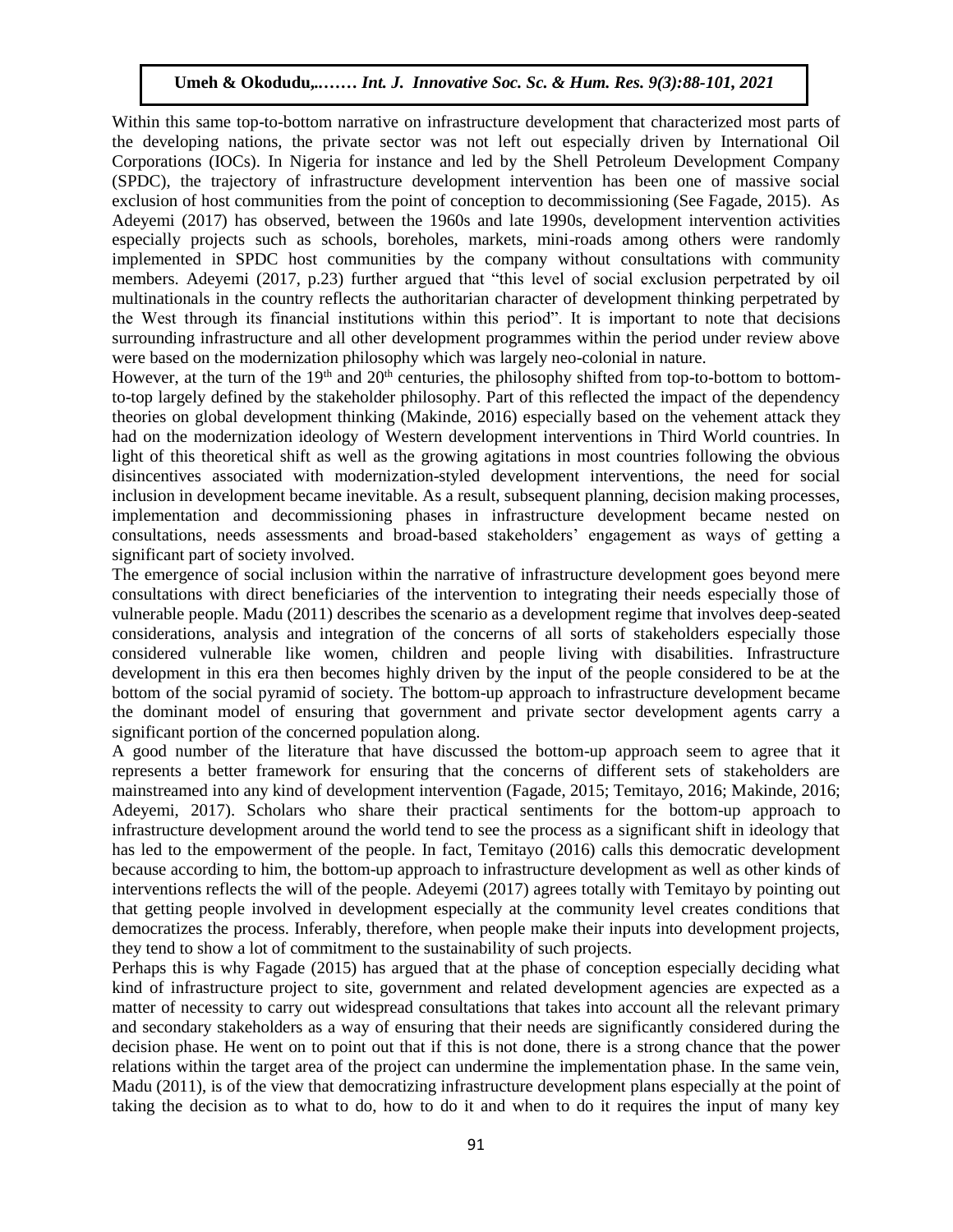stakeholders. For him, bringing in the tenets of democracy into infrastructure provisions especially at the community level reduces the numerous hazards associated with the top-to-bottom era where government goes ahead to take decisions on development and implement them without any input from the government beneficiaries.

## Challenges to disability inclusion in infrastructure development

There are quite a lot of challenges associated with disability inclusion and infrastructure development in the literature. However, only a few of them resonate with this study. The first challenge is the issue of government willingness (Sen, 2005). It is in the opinion of Sen, that most governments in Africa have the knowledge of the fact that people living with disabilities exist in their various societies but the challenge is the issue of their willingness to do something about it. This perhaps account for why most governments in Africa do not have any plans not to talk of a policy or even a law on disability inclusion in public or private development interventions that require such. According to Madu (2011), governments in Africa and especially Nigeria have focused more on their personal enrichment more than the social welfare of its people. His argument is that they have not finished with the consideration of providing development interventions for mainstream able bodied persons, how then can they deal with vulnerable groups in society such as people living with disabilities.

The administrative will to integrate disability components into mainstream infrastructure development projects by governments may also be undermined by the absence of a policy framework. Most governments in Africa have not deemed it necessary to provide legal frameworks to drive disability (2017). inclusion into the development planning of their various countries. This is perhaps why Olakunle (2017) has argued that providing the right policy environment for the inclusion of people living with disabilities in government development planning is key in terms of achieving disability inclusion targets. However, he lamented that in most cases, even when such policies and legal instruments exist, the lack of willingness to see them through by way of enforcement tend to be a significant setback in this regard. In other words, disability inclusion policies may be in place, but ensuring that they are implemented is usually a challenge in most countries.

The second challenge is that of corruption which is believed to be the highest in countries found in Africa (Sen, 2005; Madu, 2011; Fagade, 2015). While Sen is of the opinion that government corruption is a key challenge to the inclusion of people living with disability in infrastructure development in most countries, Madu, (2011) and Fagade, (2015) believes that the case of corruption in terms of disability inclusion goes beyond just government to contractors and even the private sector. It is the position of these scholars that in most cases, the corruption issue happens in syndicate manner or is a string conspiracy between government officials and contractors who see every opportunity as a way of syphoning money (Raimi, 2017). However, Madu tend to have agreed that corruption in government undermines all kinds of development interventions and not only those related to the inclusion of people living with disability. His opinion is that in Nigeria, widespread corruption hampers the development of the country especially because of massive looting by government officials. This according to him promotes a development scenario where little is done despite huge monies allocated to infrastructure development. In the same vein, Makinde (2016), aligned his thoughts with those of Madu and Fagade when he argued that massive corruption in Nigeria by public office holders is a critical risk factor in terms of implementation of development projects and programmes. While integrating those living with disabilities into mainstream development programmes may not have been much of a problem, the fact that public office holders often syphon monies meant for such kinds of intervention has significant shortcomings for disability inclusion. Makinde's (2016) point is simply that with widespread corruption in government, most infrastructure projects turn out to be substandard and this in his opinion could be dangerous for people living with disabilities.

Next in the line with regard to challenges facing disability inclusion in infrastructure development is the issue of awareness. Madu (2011), also believes that the awareness level of people in Nigeria is quite low when the issue of disability inclusion is taken into consideration.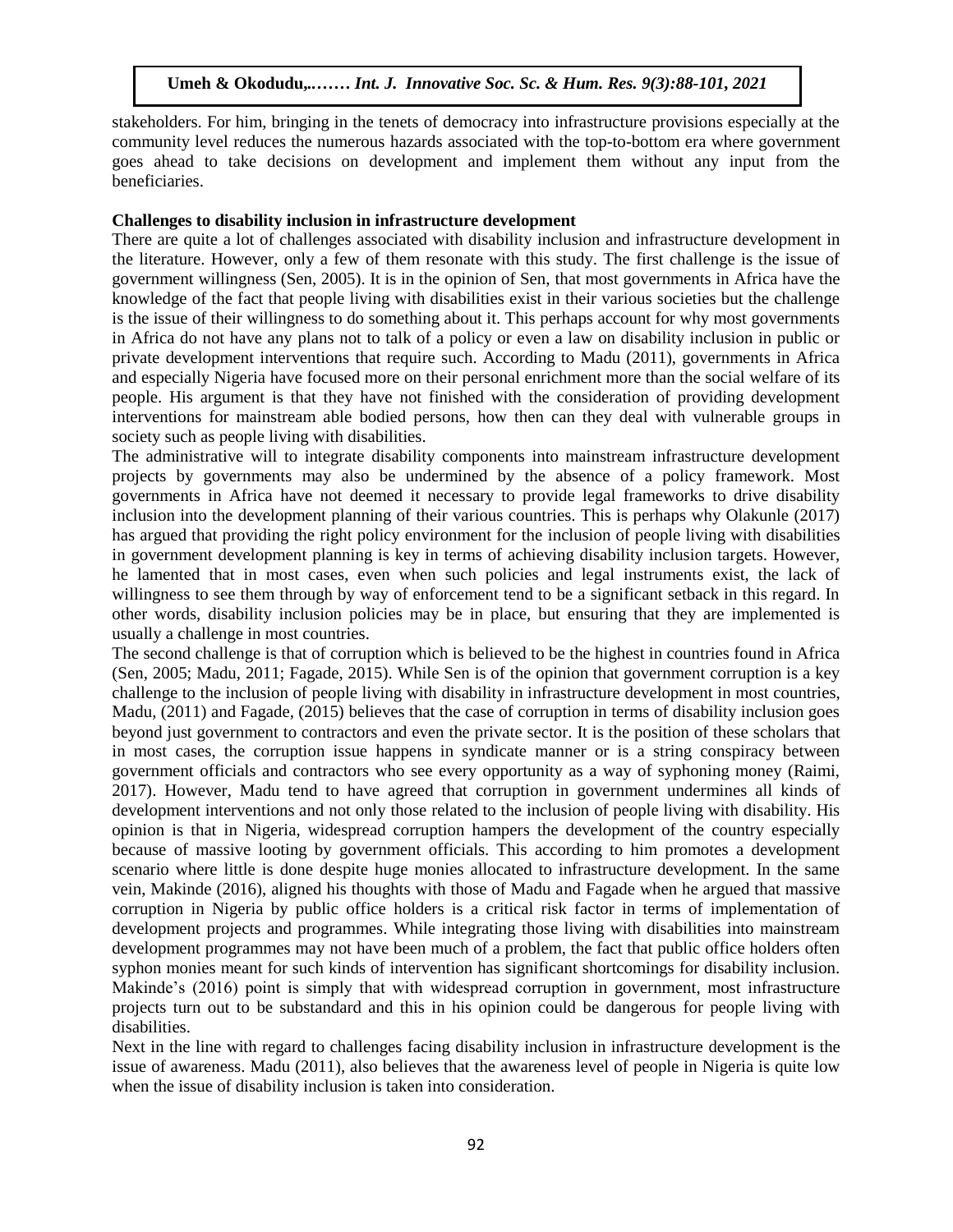In addition to the above, Olakunle (2017), also came to the conclusion that even the lack of government policies on disability inclusion is a product of insufficient awareness concerning the plight of people living with disabilities in the state and Nigeria in general. He argued further that in most cases, public pressure on issues tend to be all that is required for policies or laws to be put in place to drive some social problems. However, he lamented that due to low level of awareness on the issues of disability inclusion, public pressure has been rather limited to only those who are categorized as people living with disabilities. As a result, the required social force needed to put pressure on government to consider people living with disabilities in public infrastructure development has been rather low or at best disjointed.

Another challenge to disability inclusion in infrastructure development is the issue of funding constraints. Another chancinge to disability inclusion in infrastructure development is the issue of funding constraints.<br>This challenge rests on the notion that disability inclusion in infrastructure development requires additional funding in most cases. This challenge was highlighted by the World Bank (2017) when it argued that in most poor countries around the world, funding is viewed as one of the principal reason why disability considerations in infrastructure project implementation is usually a challenge. It listed several countries in Africa where process of integrating disability concerns into mainstream infrastructure development have been undermined due to the huge financial implications of doing so. The World Bank is of the view that in countries where funding for even the most basic mainstream infrastructure for able bodied persons is difficult, providing considerations for disability inclusion in such interventions become bodied largely a herculean task to achieve.

World Bank report (2015; 2017), accessing disability in inclusion in Africa argued the bottom-up approach to development has been far more realistic in terms of improving on major indicators of development that the previous top-to-bottom approach. The study of water infrastructure provided by government in countries in the Middle East by the World Bank in 2015 revealed that over 70 percent of the boreholes dug from 2000 to 2015 were all in good working condition. As a result, the World Bank in Its report concluded that getting more and more stakeholders involved in infrastructure development interventions provides a social safety net to achieve infrastructure sustainability in the near future.

Similarly, the DFID report (2016) Disability inclusion: making everyone count, study of infrastructure development interventions in Africa revealed a close outcome or result with that of the World Bank. In the study, several countries in Africa were sampled and the decisions on how some infrastructure ranging from road construction to school buildings were arrived at were analysed. The result of the study showed that although minimal consultations derived from needs assessment studies were carried out, wherever this approach was used, the infrastructure lasted longer than areas where little or no consultations were made. In the final analysis, the DFID report revealed that infrastructural sustainability is better assured when a broad-base of stakeholders are consulted and their inputs integrated into the project.

The study by Delph (2016) "The Indian Experience with Disability Inclusion" carried out in India revealed that over 65 percent of government projects in India have been earmarked for reconstruction even when such projects are still in good state. The study revealed that there is the need for reconstruction ranges from bad construction work to none inclusion of people living with disabilities, the latter factor constituted over 52 percent of the reason to redo such projects. It is his belief that if the Universal Design Principle was adopted at the point of the decision making stage of these infrastructure, there wouldn't have been any need to reconstruct them again.

Similarly, research conducted by Birge and Ramon (2018) Disability Inclusion in Mexico showed that most of the development interventions that promote disability inclusion are collaborative ones. These scholars are of the opinion that the uniqueness of partnerships in social inclusion projects is that it allows for robustness and scalability to cover a good population of vulnerable people in society.

In a study of disability inclusion in China, Hangzu (2016) "The Chinese Experience with Disability Inclusion" using the statistical basis came to the conclusion that women and children are more vulnerable among the PLWDs in the country face challenges in terms of access and usage to infrastructure. In fact, his argument is that over 72 percent of women and children living with disabilities in China have difficulty accessing and using infrastructure even when they have been designed to accommodate their peculiar disability needs.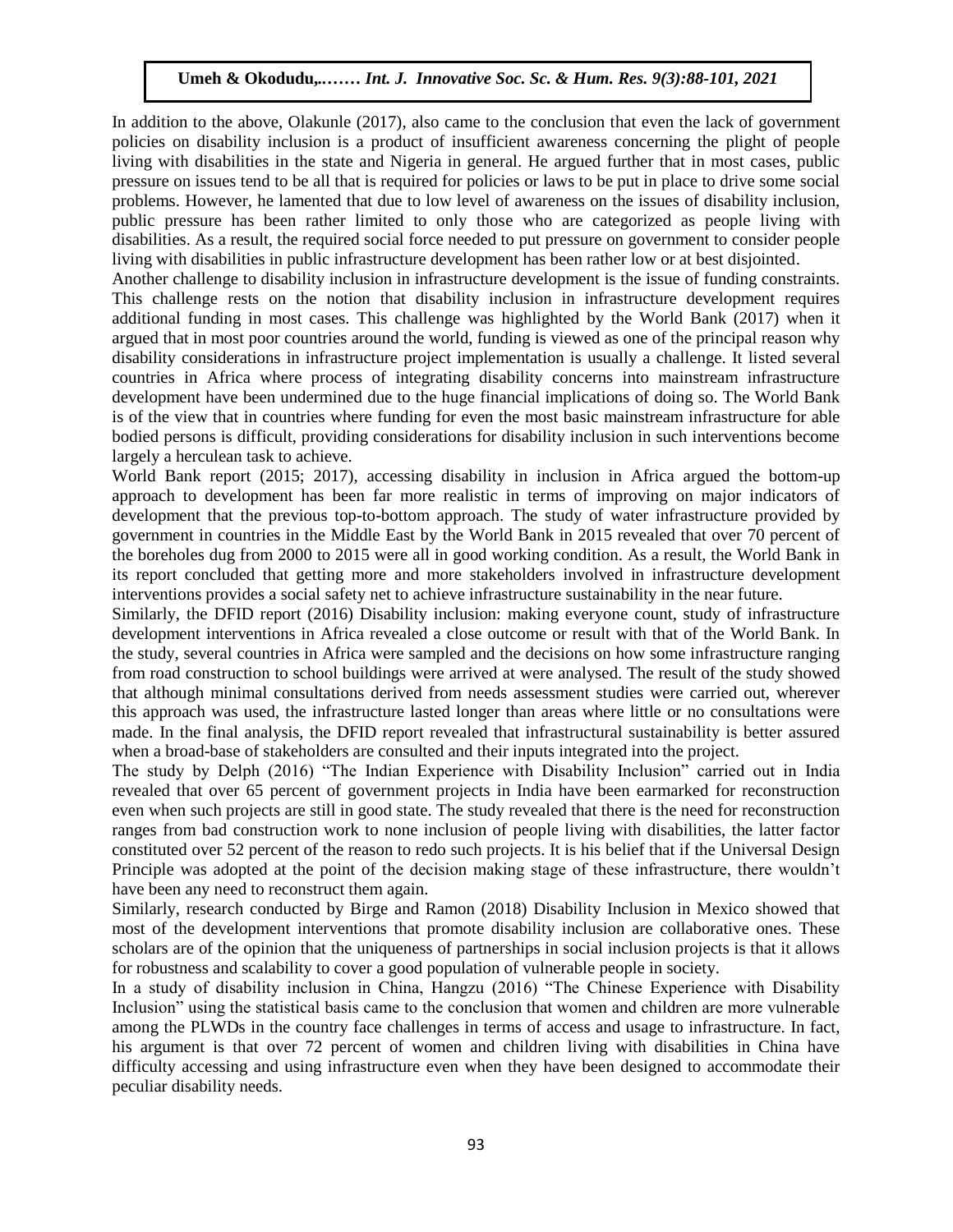In a study conducted by Olakunle (2017) in Lagos State Nigeria on public knowledge and attitude to people living with disability, it was discovered that over 67 percent of the sample of 1247 persons said they know nothing about disability inclusion in public infrastructure projects. In light of this, Olakunle concluded that one of the problems militating against disability inclusion is the level of awareness of the general public on issues concerning people living with disabilities. This situation makes it difficult for the public to galvanize public action aimed at pressuring government to pursue disability inclusion policies in the State.

Ayeni (2015) which examined the issue of disability inclusion policies and concluded that people living with disabilities face challenges due to lack of enabling policies. Hamza (2015) also examined the issue of disability inclusion policy in Nigeria and especially in the Northern part. His study came to the conclusion that people living with disabilities do not attract enough policy considerations and where there are few policies, the target people are never part of its formation, let alone implementation

A third study by Amezue (2016) focused on political inclusion of people living with disabilities in Nigeria. In this study, Amezue found that only 8 per cent of people living with disabilities are in political positions in the country. Based on this, he concluded that this trend has a negative effect on disability inclusion policy formulation in the country. A study carried out by Umoh (2019), on community based rehabilitation services and livelihood enhancement for persons with disabilities in Akwa Ibom state, set to found how community-based rehabilitation services have enhanced the livelihood of persons with disability in Akwa Ibom state. The study revealed that for such program to achieve its set goals, donors must first address social and cultural norms as well as power relations in those communities where such rehabilitation services are taken. Also in his findings, he argued that, although UN agencies, most donors and Non-Governmental Organisations have disability and development policies, many programmes still perpetuate disability-based discrimination. Arugu & Wosu …… Int. J. Innovative Soc. Sc. & Hum. Res. 8(1):1-11, 2020

#### **Theoretical Framework: Stakeholder Theory**

The stakeholder theory has its roots in the works of Edward Freeman and can be easily traced to his book titled "Strategic Management: A Stakeholder Approach" (Arkof, 2013, p. 25). The theory initially set out to counteract the traditional stockholder perspective initiated by Thomas Friedman. As a theory, the stakeholder approach debunked what it described as a narrow approach to development as it relates to the theory of the firm. Its basic argument or assumption is that the theoretical premise of the stockholder perspective that views shareholders as the sole beneficiaries of returns on investment in any development endeavour especially within a firm is flawed. The stakeholder theory rests its argument on the fact that the activities of the firm affect several categories of people that may be considered direct or indirect stakeholders. As a result, development concerns especially through social responsibility frameworks (Raimi, 2019) should be extended to such categories of persons.

While the stakeholder theory seems more applicable as a theory of the firm, its basic tenets have crept into development theory and practice especially due to its emphasis on the need to integrate the concerns of a broad spectrum of persons considered as stakeholders in any development intervention. According to Mosley (2015) the stakeholder theory is particularly relevant in development studies given the fact that it provides a significant theoretical platform for the understanding of the many social linkages to government and private sector programmes and projects. In other words, stakeholder theory especially its emphasis on the mapping and engagement of social actors that are related to specific development interventions makes it a theoretical lifeline for a study of this nature.

The theory describes a stakeholder ecosystem which is anyone that is involved in either directly or indirectly in the social relations associated with a given society's development programmes. In this regard, applying the theory to the study of infrastructure development and disability inclusion, it becomes easy to see that people living with disabilities in the city of Port Harcourt are considered stakeholders in every public infrastructure development project. This is because one way or the other, PLWDs are more likely to come in contact and use such infrastructure as much as their abled bodied counterparts in the city (Ekpenyong, Raimi & Ekpenyong, 2012). In this sense, any attempt not to see them as stakeholders in such infrastructure development, would amount to undermining their social relevance in the society and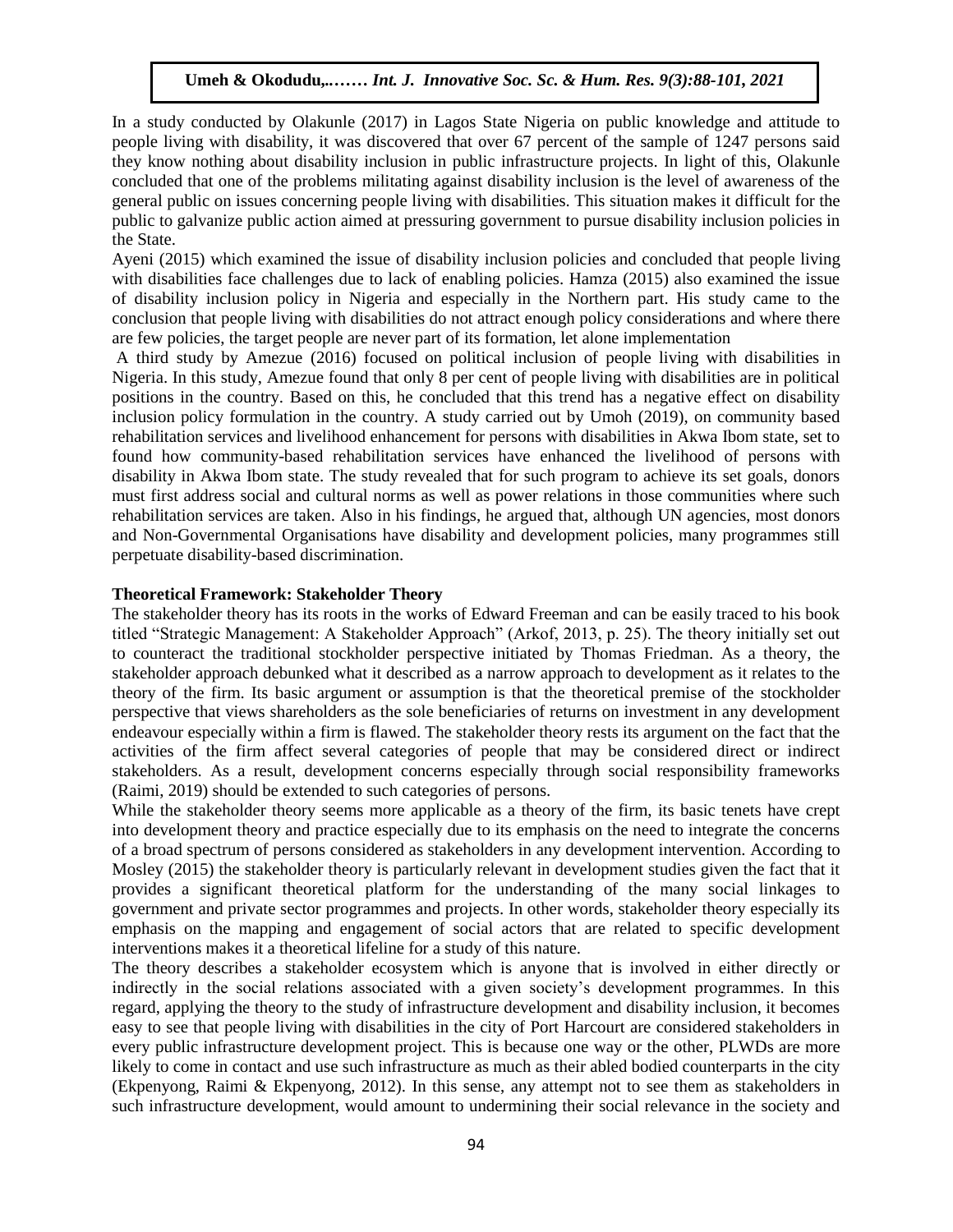by extension their exclusion from the process leading to the decisions, planning and implementation of such projects.

such projects.<br>In the final analysis, the stakeholder theory provides a healthy analytical platform for this study by exposing the fact that PLWDs are actually supposed to be considered as stakeholders that must be consulted in order to integrate their views and concerns into any infrastructure development activity in society. It is only by seeing them as stakeholders that the actual move to engage them and integrate their concerns into infrastructure development projects can be successful.

#### **METHODS**

The research design adopted for this study is the survey design. This is because; a survey design makes correlational research strategy possible. The study area is Port Harcourt, Rivers State, Nigeria. The population of the study is the entire number of People Living With Disabilities that are registered with their association in Rivers State. These associations are Great Mind Foundation (GMF) and the Rivers Chapters Joint National Association of Persons With Disabilities (JONAPWD). The choice of targeting registered members of PLWDs is for accessibility to the target population in the course of this study. According to the Rivers State Ministry of Social Welfare and Rehabilitation (2018), the total number of registered PLWDs with the different associations in the State is 4,364. This constitutes the study population. The sample size for this study is drawn using the Taro Yamane formula. The formula is expressed thus:  $n = \frac{R}{4.186 \times R}$ . Therefore, using 0.05 level of significance for the computation, the sample size is 366 The sampling techniques adopted for this study is the stratified, simple random and purposive sampling methods. To select the respondents for the study, a sampling frame for all the PLWDs was developed by assigning a number to each element in the stratum. The assigned numbers then formed the  $1+N(e)^{-1}$ 

parameter for a ballot system. Based on this, numbers were assigned to PLWDs on pieces of papers and thrown into a basket and each element was selected without replacement until the required sample size of 366 was arrived at. In addition to this, 12 government officials from the Ministry of Works, Social Welfare and Rehabilitation, as well as PLWDs leaders among others were purposively selected for the Key Persons Interviews. This made the total sample size for the study to be 378. The primary and secondary methods of data collection were utilized in the course of this study. The data collection instrument applied in the study was a self-designed questionnaire. In addition, the Key Persons Interview technique was applied to get qualitative data from 12 selected members of the Ministry of Works as well as key government officials and leaders of PLWDs in the state. This helped the data triangulation process in the course of data analysis. Data from the survey were analysed using the statistical package provided in Microsoft Excel 2010. Hence, descriptive statistics such as, percentages and frequencies represented in simple tables, charts and trend graphs were used to present socio-demographic characteristics of respondents and to answer research questions relating to infrastructure development and disability inclusion. Finally, the thematic approach was adopted to analyse the qualitative data from the Key Persons Interviews. This approach was combined with Strauss and Corbin's (1990) grounded theory method especially the use of axial and selective coding techniques to link thematic expressions together.

## **RESULTS**

In this section, the research questions are presented using simple percentage represented in descriptive models such as bar charts, trend graphs and histograms. In addition, the qualitative data are presented in thematic format and discussed based on the outcome of the transcription.

## **Evaluation of Research Questions**

**Q1**: *What category of people living with disability experience exclusion in terms of public infrastructure development in Rivers State?*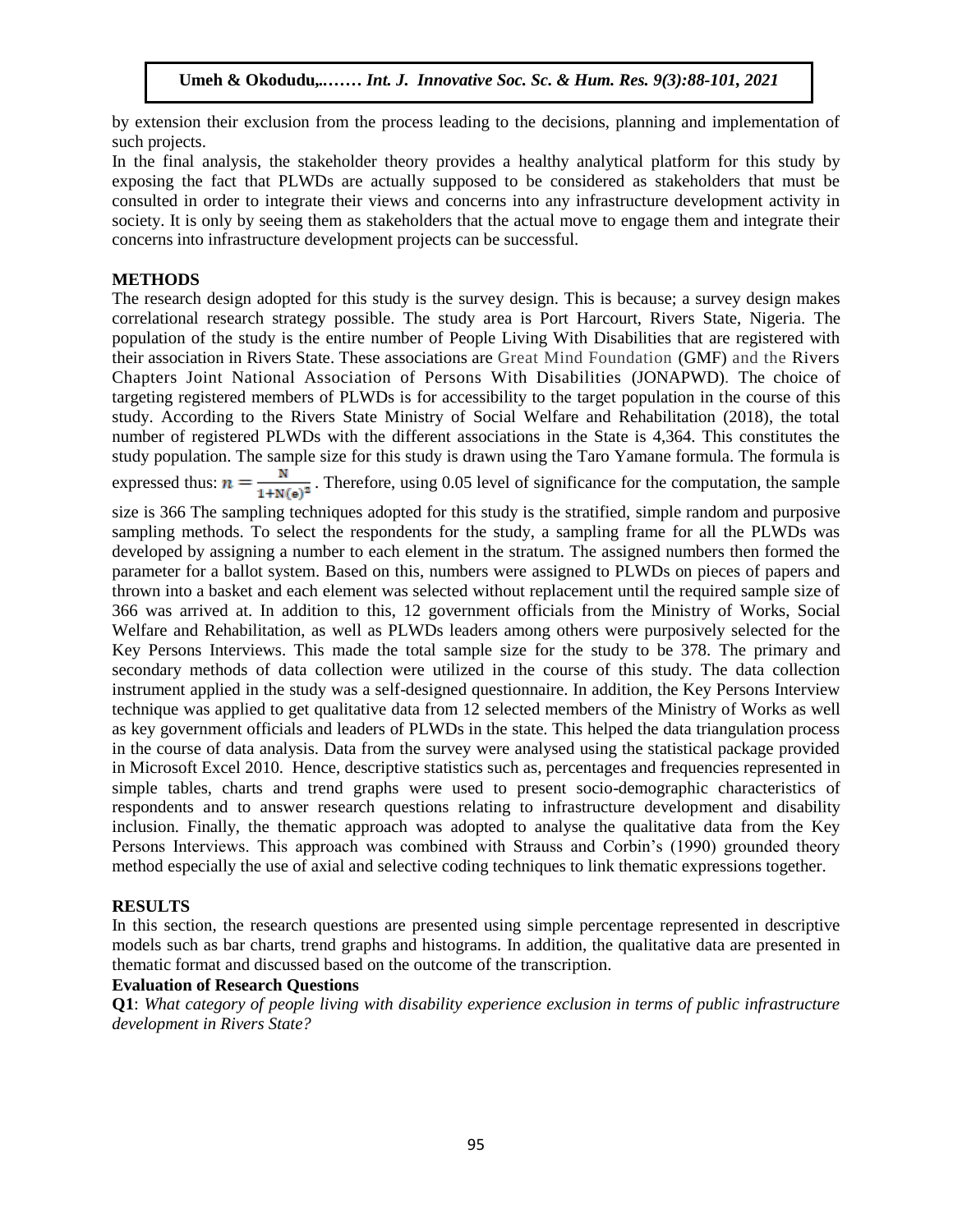**Umeh & Okodudu,***..…… Int. J. Innovative Soc. Sc. & Hum. Res. 9(3):88-101, 2021*



*Fig. 1: Category of PLWDs that are excluded the most with regard to infrastructure provision*

Figure 1 above presents data on the category of people living with disabilities that are most excluded with regard to public infrastructure provision in Rivers State. Based on the data presented in the Figure, it is innovative with research of public infrastructure provision in Rivers State. Based on the data presented in the Fi easy to see that 38 (11%) of the respondents said it is the visually impaired, 42 (12%) of the respondents said it is the deaf, 28 (8%) of the respondents said it is persons living with autism, 132 (39%) of the respondents said it is the physically challenged, 60 (18%) of the respondents said it is those having intellectual and or learning disabilities, while 42 (12%) of them said it is those with mental disabilities.

It is important to point out that the response leading to the data presented in the Figure above and the analysis that ensued, may be a direct reflection of the fact that more of the participants in this study were physically challenged. However, the number (132) who said that those with physical challenges are the ones mostly marginalized in terms of public infrastructure provision is quite higher than the number (118) who took part in the study. In this regard, there is every need to agree that physically challenged persons are more excluded than others when it comes to public infrastructure provision in the state.

Q2: What are the challenges associated with disability inclusion in infrastructure development in Rivers State?



*Fig. 2: Challenges to disability inclusion in public infrastructure implementation in Rivers State*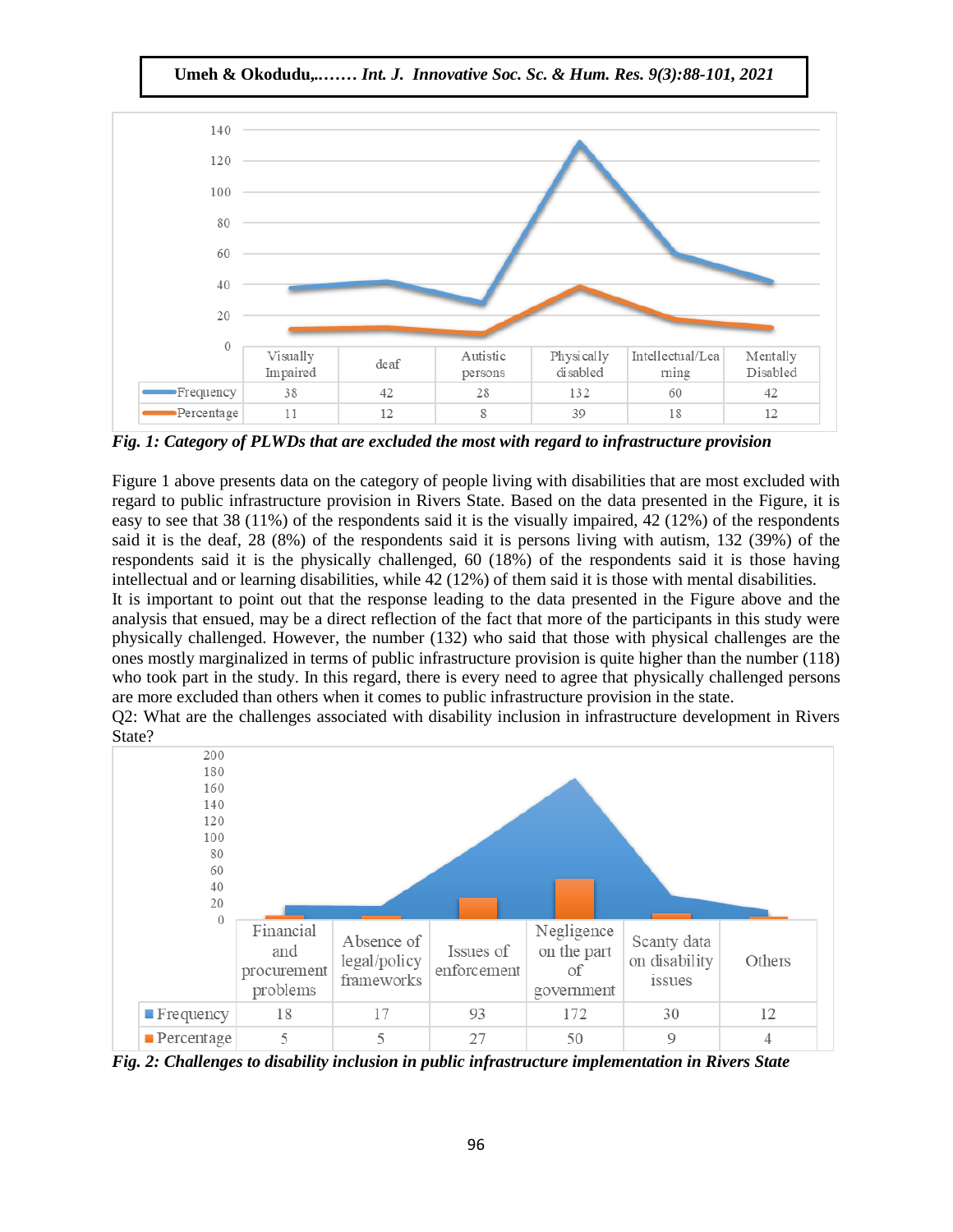Figure 2 above provides data on the possible challenges associated with ensuring disability inclusion in public infrastructure in Rivers State. Drawing from the data in the chart, it is easy to see that 18 (5%) of the respondents point to financial and procurement problems as a challenge,  $17$  (5%) of the respondents  $\frac{17}{100}$ said the absence of legal or policy frameworks is a major challenge, 93 (27%) of them said the challenge is the issue of enforcement, 172 (50%) of the respondents said the challenge is associated with negligence on the part of the government, 30 (9%) of the respondents said scanty data on PLWDs is a major challenge, while 12 (4%) of the respondents said there are other challenges. The outcome of the data shows that most of the respondents hold on to negligence on the part of government as the major challenge to disability inclusion in public infrastructure in the state.

**Q3:** In what ways can disability inclusion in infrastructure development in Rivers State be improved?



*Fig. 3: Ways to improve on disability inclusion in public infrastructure implementation*

Fig. 3 above presents data on the possible ways that disability inclusion can be improved in the study area. Following the data in the Figure above, it is easy to see that 15 (4%) of the respondents said the best way to do this is to increase funding that reflects disability needs and interests, 10 (3%) of them said there is need to enact new laws and policies on disability inclusion, 85 (25%) of the respondents said enforcement of existing laws should be scaled up, 130 (38%) of the respondents believe that there is need to always engage PLWDs before any public infrastructure is implemented, 12 (4%) of the respondents said there are other ways such as getting PLWDs involved in construction processes.

## **Key Persons Interview Data**

## *Theme 1:* **Integrating Different forms of Disability into Public Infrastructure**

Theme three represents a cluster of themes that relate to how the different forms of disabilities such as the deaf, mentally disabled, the visually impaired among others, are integrated into public infrastructure development in the state. Following the discussion that ensued and the selective filtering of outcomes, it is clear that ensuring that the needs of the different forms of people living with disabilities are taking into consideration when implementing public infrastructure projects is a difficult task. This is because without proper engagement and integration of PLWDs, it becomes obviously difficult to mainstream their collective concerns into such projects not to talk of individual forms of disabilities. One of the KPI participants who is one of the leaders of the PLWDs association in the state had this to say:

> The fundamental thing is to first have the will to include the needs of PLWDs into public infrastructure in the state. Where this is not the case, how can we then integrate the numerous forms of disabilities into such projects. For me, the Rivers State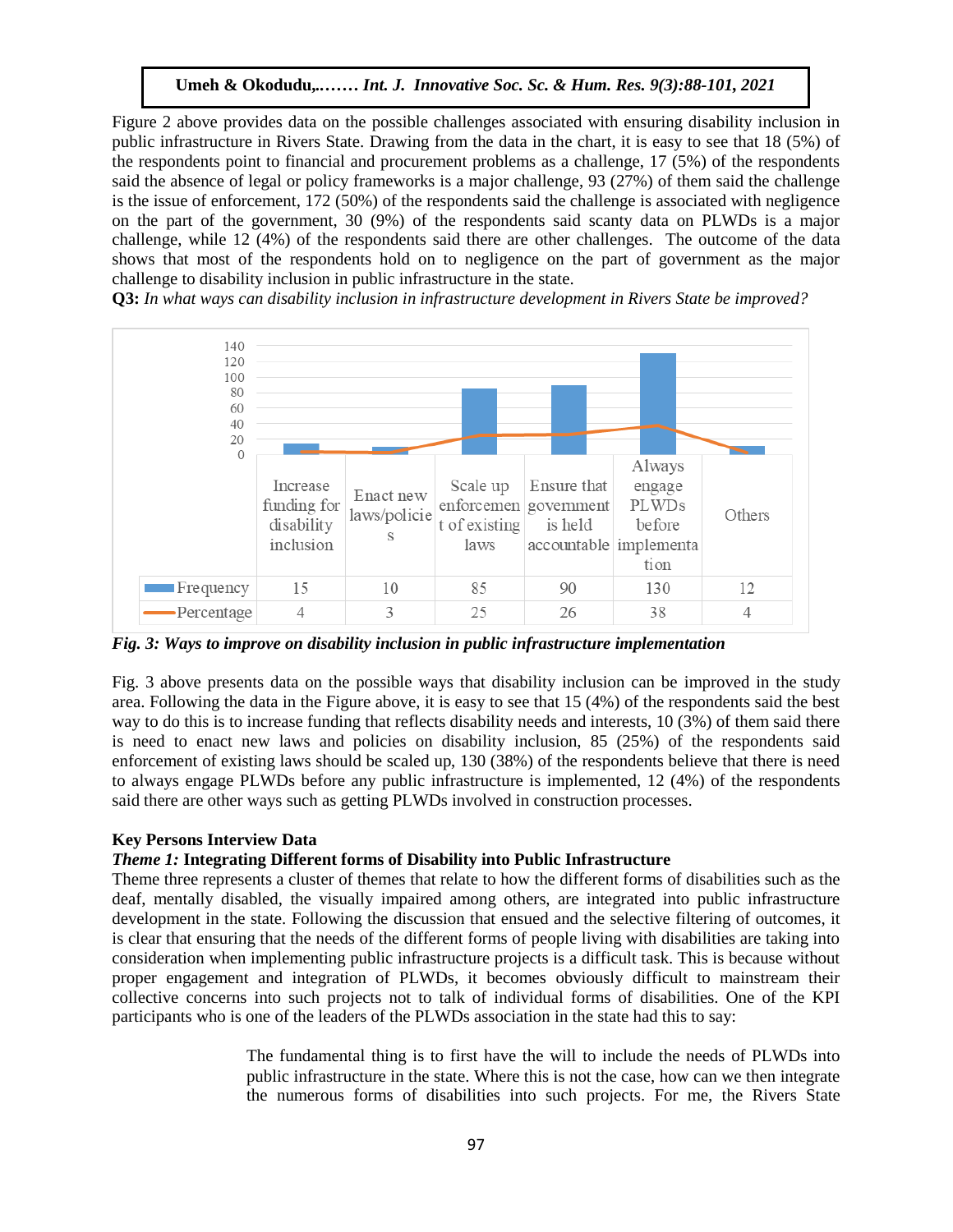government has not displayed genuine attempt to satisfy the provisions of the disability laws and policies of the country (*Male member of the PLWDs /KPI*  assuming the unit particle of the country (there member participant, aged 44 years).

Most of the KPI participants just simply maintained that without getting it right in terms of a holistic approach to mainstreaming disability needs into public infrastructure development in the state, it will be difficult to address the peculiar challenges of the different forms of disabilities. One of the Ministry worker pointed out that often times, the category of persons living with disabilities that are most often considered are those with physical challenges. In her own words:  $\mathcal{L}$ 

Most times, those with physical challenges especially those on wheelchairs are the ones who get the highest form of consideration in most public infrastructure. This is not because of the love that government has for them over others, but because it usually costs less to provide for instance a ramp in buildings for them. Nevertheless, you still find public buildings in the state without ramps (*Female Ministry worker/KPI Participant, aged 48 years*).

In all, the KPI participants were unanimous in their submissions on the above theme. All interviewees shared the sentiment that it is difficult to mainstream the concerns of all categories of PLWDs without first providing a genuine framework that mainstreams the general interest of all PLWDs in the state.

#### *Theme 2:* **Challenges to Disability Inclusiveness in Public Infrastructure**

On the issue of the challenges to disability inclusion in public infrastructure development in the state, the various KPI participants shared different opinions. While some of them, especially those from the Ministry and government divide, point to the issue of funding as a key challenge in this regard, those from the leadership of the PLWDs hold on to the lack of willingness from the government as the major challenge. In this regard, one of the Ministry workers expressed the following opinion:

While I do not support the non-inclusion of the needs of people living with disabilities in the planning and implementation of public infrastructure in the state, I want to state that the major challenge to this is paucity of funds. Where there is little money, there is equally very little that the government or its agency can do to carry everyone along (*Male Ministry worker/KPI participants, aged 39 years*).

However, the view expressed above clearly contradicts that of the PLWDs that were interviewed. For example, one of the PLWDs leaders that partook in the study had this to say:

> It is important to stress that money is not the problem as the state government has enough money. The problem is the fact that government does not want to genuinely carry PLWDs along in the state. While the government is trying for PLWDs in sports, integrating our needs through adequate facilities into public infrastructure development is a major problem (*Male member of the PLWDs association/KPI participant, aged 46 years old).*

The outcome of the data presented and analysed in Fig. 4.4 above supports the outcome of the KPI presented here. This goes to buttress the fact that the government has either by omission or commission neglected the PLWDs when it comes to mainstreaming their needs into public infrastructure development in Rivers State.

#### **DISCUSSION OF FINDINGS**

The first objective in this study is to determine the category of people living with disabilities that experience exclusion with regard to public infrastructure development in Rivers State. This led to asking the question, what category of PLWDs experience exclusion in terms of public infrastructure development in the state? The data collected in this regard was presented in Figure 1 above and the analysis that followed revealed physically challenged persons are the category of PLWDs that are excluded the most in terms of facilities that enable the wellbeing of PLWDs in the state. However, the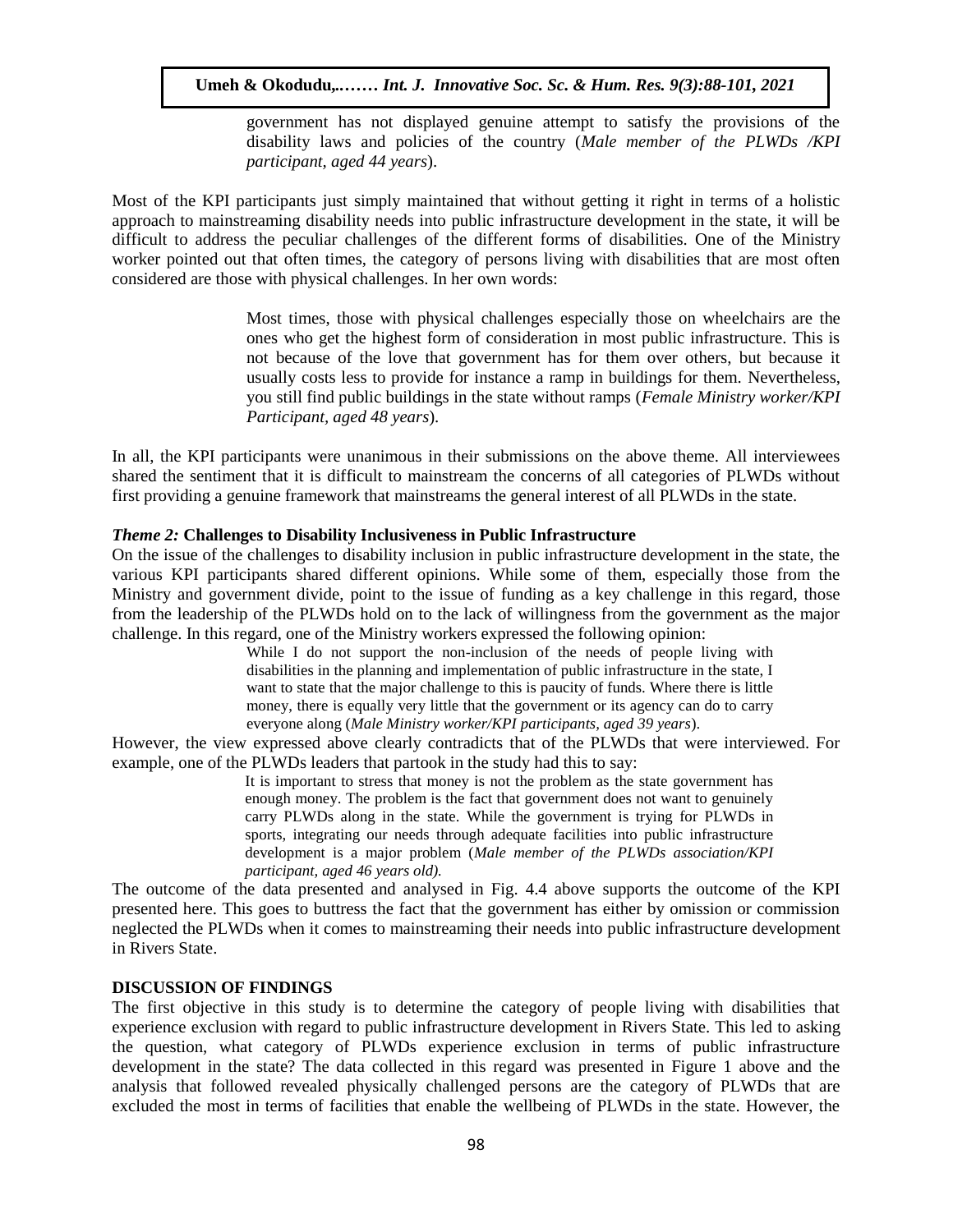findings from the KPI especially those conducted with government officials contradicted this claim when most of them presented the opinion that those who are physically challenged are the ones who get the most of them presented the opinion that those who are physically chancinged are the ones who get the most attention when it comes to public infrastructure development in the state. In this regard, even where consultations are not done, attempt is usually made to provide ramps in some cases. Interestingly, the finding from the questionnaire presented in Fig. 1 above contradicted that of the DFID (2016) who found that outside physically challenged persons, most public infrastructure in Africa do not take cognizance of the needs of other categories of PLWDs such as the deaf, visually impaired, intellectually and mentally disabled among others. Nevertheless, the finding from the KPI sessions is in line with that of the DFID. The second objective of the study focused on investigating the challenges associated with disability inclusion in public infrastructure development in Rivers State. This led to the question, what are the challenges associated with disability inclusion in infrastructure development in the state? Data gathered in this regard were presented in Fig. 2 above and the analysis that followed highlighted two major challenges that tend to limit the inclusion of PLWDs in public infrastructure development in the state. These two limitations or challenges are 1) the lack of enforcement of existing laws and policies that require disability inclusion in project conception and implementation and 2) the absence of the will or outright negligence on the part of the government of the state to ensure that disability concerns are mainstreamed into public infrastructure development. This finding was largely supported by the outcome mainstreamed into public infrastructure development. This finding was largely supported by the outcome of the KPI where participants unanimously pointed out that one of the big challenges with disability inclusion in the state is the issue of oversight and negligence. Both findings strongly corroborate that of the World Bank (2017) where it was revealed in a global study of how various countries mainstream disability issues into policy actions that the problem is not the absence of policies, but that of enforcement and willingness to pursue outcomes.

The last objective of the study focused on suggesting ways that disability inclusion in infrastructure development can be improved in Rivers State. This generated the question, in what ways can disability inclusion in infrastructure development be improved in the state? The data related to this was presented in Fig. 3 above and the analysis that followed revealed that the respondents mostly reversed the weaknesses identified into prospective strengths. In this regard, two suggestions stand out and these are 1) the need to ensure compliance with existing laws and policies on disability inclusion by enforcing them and 2) the need to always engage PLWDs before any public infrastructure development project is embarked upon. The above suggestions clearly underscored the assumptions of the theory adopted for this study.

The stakeholders' perspective refers to the need to ensure effective engagement and inclusion of all social groups in society as a way of mainstreaming their concerns into any project. By so doing, it becomes easy to involve everybody there by reducing the feeling of exclusion.

## **CONCLUSION**

The study concludes therefore, that people living with disability in Rivers State have been largely marginal with regard to the conception and implementation of public infrastructure. As a result, this marginal position makes it difficult for the implementers of these public infrastructure to have a holistic picture of what is required to provide adequate facilities for the PLWDs. Hence, where such PLWDs facilities exist, they are usually not adequate. The marginalization of PLWDs is facilitated by the lack of will on the part of the government to enforce existing laws on disability inclusion. This scenario in addition to gross oversight and negligence by the government makes it difficult to mainstream disability inclusion into the conception and implementation of public infrastructure in the state.

#### **RECOMMENDATIONS**

Based on the findings and conclusions reached in this study, the following recommendations have been proffered:

*Integrated Stakeholder Consultation:* Given that it is clear that people living with disabilities are hardly consulted before public infrastructure are conceived and implemented, it would be a step in the right direction for the government agencies involved to begin to have proper consultations with PLWDs. This can be done in an integrated manner where leaders or representatives of the various associations of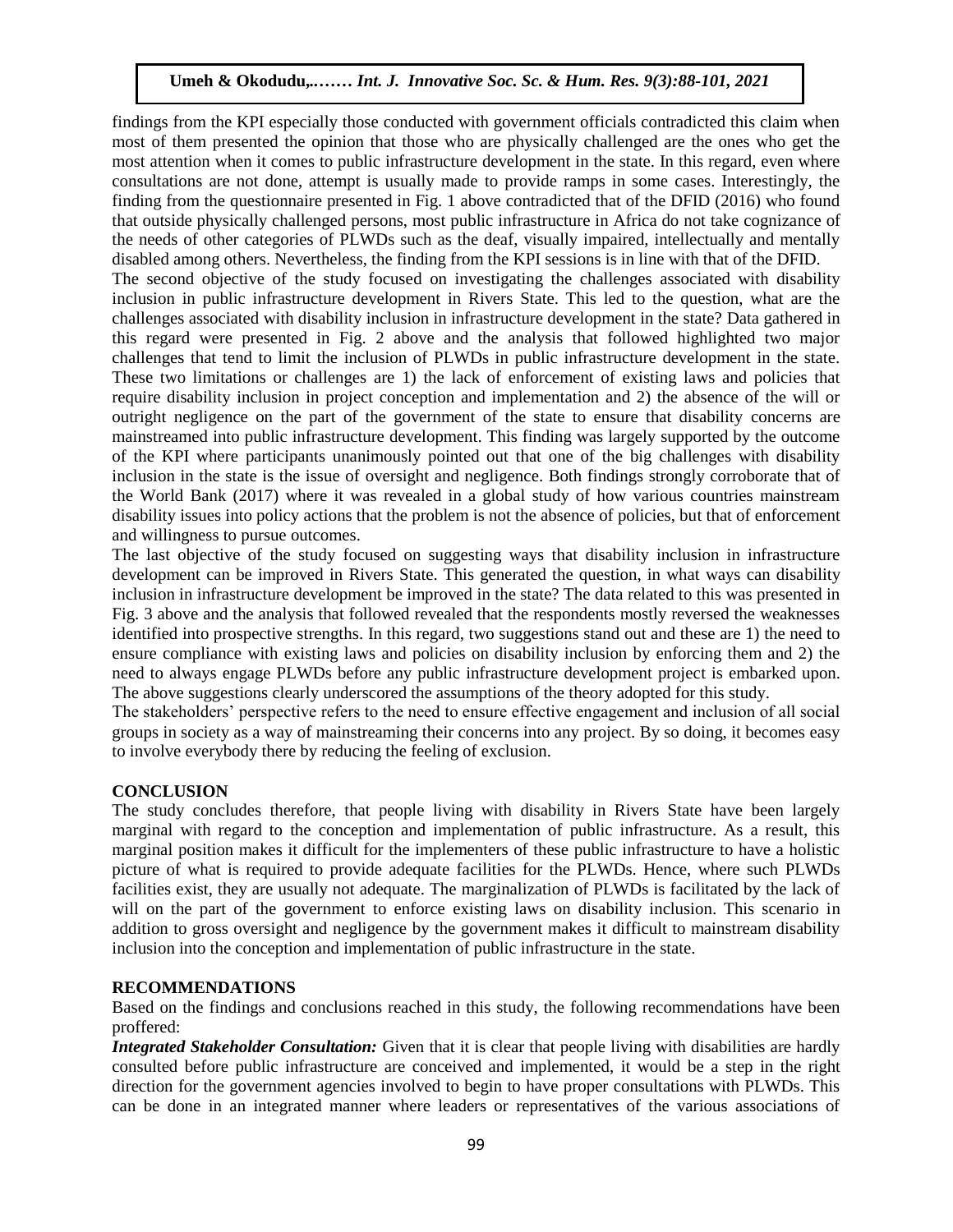PLWDs in the state are invited alongside all other stakeholders in a town-hall manner to discuss such infrastructure development.

General Awareness and Training: There is need for a widespread awareness campaign on the need to promote disability inclusion in the state. This can be done through radio jingles, television discussion and newspaper publications. However, the most important aspect of this is the need to train the staff of the various government agencies on technical skills for disability inclusion in public infrastructure development in the state.

#### **REFERENCES**

Adeniyi, A. (2016). *Caring for the disabled in Nigeria*. Ibadan, University Press.

- Adeyemi, S. (2017). The social exclusion debate: Discussing the corporate dimensions. *International Journal of Development Studies, 5*(2), 107-125.
- Amezue, N. (2016). Disability and social investment in Nigeria. *Journal of political administration*, 3(1), 45-61
- Agarwal, A. & Steele, A. (2016). *Disability considerations for infrastructure programmes.* DFID: Evidence on Demand Publishers.
- Arkof, L. (2013). On systems analysis in society. Cambridge: Cambridge University Press.
- Ayeni, D. (2015). *Disability inclusion policies in Nigeria: Problems and prospects.* Lagos: McMillan.
- Birge, S. & Ramon, M. (2018). Disability inclusion in Mexico. *Journal of Latin American Studies, 32*(2), 1123-1147.
- ruputed.com<br>Cohen, G. (2011). *The question of disability and human development*. New York: Wiley and Sons.
- Delph, E. (2016). *The Indian experience with disability inclusion*. Mumbai: Ravshkin Publishers.
- DFID (2016). *Disability inclusion: Making everyone count*. Retrieved From https://www.gov.uk/government/uploads/system/uploads/attachment\_data/file/ 382342/Disability-Inclusion-2016.pdf
- Ekpenyong, N.S, Raimi, L. & Ekpenyong, A.S (2012). Urban poverty and juvenile delinquency in Nigeria: Through the lens of Port Harcourt remand home inmates. *Research on Humanities and Social Sciences, 2*(8), 127-132.
- Fagade, O. (2015). Managing the social concerns of disability in Ondo State, Nigeria. *Journal of humanities and Social Sciences, 7*(2), 16-32.
- Hamza, S. (2015). Is disability functional? A public opinion survey of people living with disabilities in Northern Nigeria. *Abuja Journal of Sociology, 5*(2), 112-127
- Hangzu, J. (2016). *The Chinese experience with disability inclusion*. London, Routledge.
- Madu, H. (2011). Putting disability investment into practice. *Journal of Management Sciences, 6* (1), 61- 75.
- Makinde, O. (2016). *The economics of disability inclusion.* Ibadan, University Press.
- Mazden, D. (2009). *Thinking infrastructure and social development*. Oxford: University Press.
- Mosley, S. (2015). *The demography of development*. California: University Press.
- OECD, (2017). *Understanding disability inclusion in the third world*. New York: Organization for Economic Cooperation and Development.
- Okodudu, S. (2007), *Fundamentals of Sociology*: Amethyst and Colleagues Publishers, Port Harcourt.
- Olakunle, A. (2017). Utility-based infrastructure and human choices. *Journal of Behavioural Sciences, 4*(2), 212-327.
- Raimi, L. (2017). Poverty, monetization of conflict and insecurity in the Niger Delta region. *International Journal of Operational Research in Management, Social Sciences & Education*, *3*(2): 42-51, September.
- Raimi, L. (2019). Who is responsible? Mainstreaming corporate social responsibility into ecological sustainability in the Niger Delta region of Nigeria. *International Journal of Development Strategies in Humanities, Management, and Social Sciences, 9*(3), 196-211.
- Sen A. *(2005). Human rights and capabilities*. *Journal of Human Development*, *6*, 151–166.